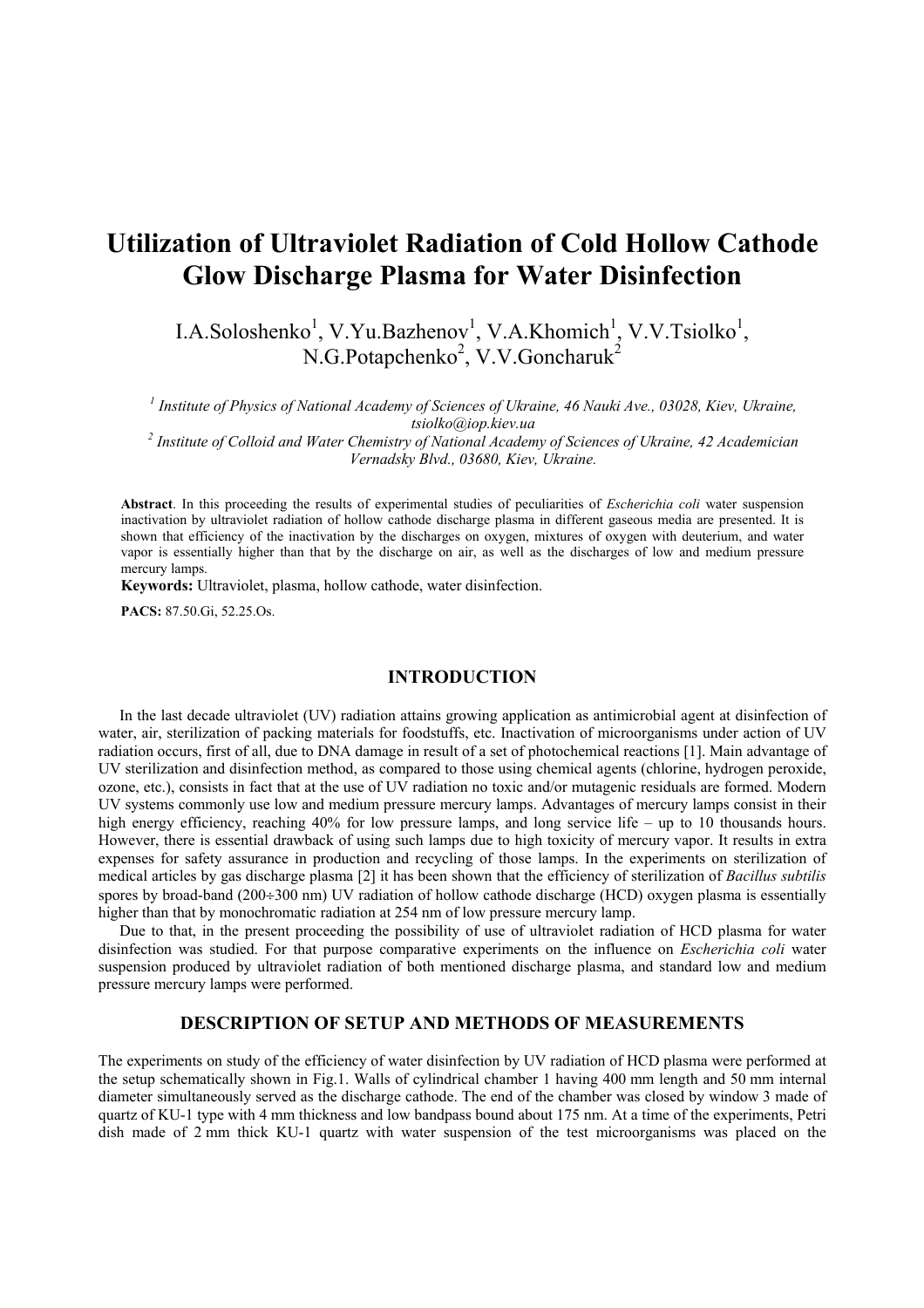

**FIGURE. 1**. Scheme of experimental setup.  $1$  – chamber-cathode,  $2$  – anode,  $3$  – window of KU-1 quartz, 4 – Petri dish of KU-1 quartz, 5 – discharge plasma.

window 3. Discharge plasma 5 served as volume source of UV radiation. Air, oxygen, deuterium, mixture of oxygen and deuterium with various ratios, and water vapor were used as working gases/mixtures. Working pressure in the chamber was varied in range from 0.1 to 1 Torr depending on type of gas media. Power introduced into the discharge was varied in range of 250÷350 W.

At carrying out comparative experiments, low pressure (LP) mercury lamp of DB-30 type generating practically monochromatic UV radiation with  $\approx 254$  nm wavelength, and medium pressure (MP) mercury lamp of PRK-400 type producing broadband UV radiation in 200÷300 nm wavelength range were used. In the experiments mercury lamps were placed inside devices consistent with requirements described in [3, 4]. Petri dishes were placed at the ends of collimating tubes having 300 mm length and 40 mm internal diameter closed by windows made of quartz of KU-1 type.

Spectroscopic measurements were performed with the use of automated setup based on 0.6 m monochromator of MDR-23 type with 1200 lines/mm diffraction grating (inverse linear dispersion 1.3 mm/nm). Radiation intensity at the monochromator output was measured by photomultiplier tube of FEU-39A type, and the signal was supplied to the input of measuring-processing system developed by the authors.

The integral intensity of UV radiation in the plane of sample irradiation was measured by DAU-81 radiometer before and after each record of spectrum intensity distribution, and respective average value allowed to link together the sets of

experimental data obtained in spectroscopic and medical-biological researches. *Escherichia coli* 1257 strain received from Scientific Research Institute of Standardization and Control of Medical Biological to. 3 ml of *Escherichia coli* water suspension with density of 10<sup>6</sup> CFU/ml was placed into the Petri dish with 32 mm diameter resulting in layer thickness of about 3 mm. After UV irradiation for predetermined time, required aliquot of the suspension or its dilution was introduced into Endo medium, survived bacteria were incubated for 18-24 hours at  $37^0$  C temperature, and colony count was performed. On a basis of obtained data,

bacteria survival curves, that is dependencies of a number of survived bacteria on UV radiation doze, were built. Due to fact that experimental studies of sterilization efficiency of *Escherichia coli* water suspension were performed with the use of UV radiation with essentially different spectrum shape, in this proceeding the method of



**FIGURE**. **2**. 1 - DNA absorption spectrum; 2 – transmission curve of BaF2 filter with 3 mm thickness; 3 - "weighing" curve, obtained by multiplying DNA absorption spectra and transmission curve of BaF2 filter.

determining effective irradiation dose for studied sample was used which enabled correct comparison of the results obtained with the use of mentioned UV sources. Essence of the method consisted in "weighing" spectrum distributions of intensity absolute values for each used type of UV radiation.

> At determination of "weighing" function, first of all, results of works [5-7] devoted to studies of DNA molecule absorption and efficiency of bactericidal action of UV radiation on the microorganisms in dependence on the radiation frequency were taken into account. It has been shown in [5] that DNA absorption spectrum in considered wavelength range  $(\approx 180 \div 300)$  nm) represents superposition of broad absorption bands having maxim at about 190 nm and 260 nm (bands II and I, curve 1 in Fig.2) due to electron excitation of diene and triene fragments of DNA molecule chain. In experiments with *Bacillus subtilis* spores [6] and *Escherichia coli* bacteria [7] it has been shown that at long enough wavelength  $(\lambda>$ 230 nm) curves of dependencies of absorption and bactericidal efficiency on λ practically coincide, and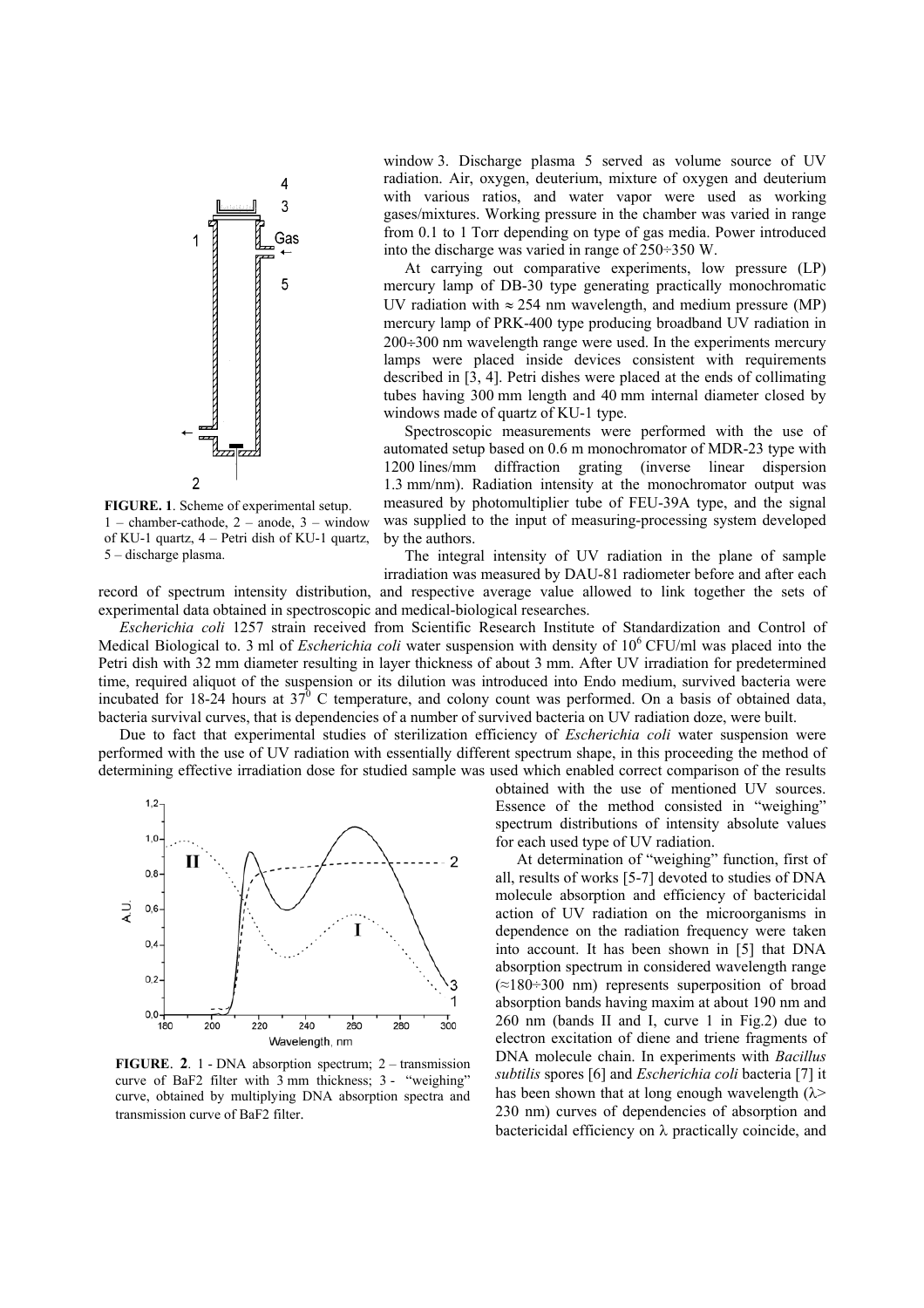

**FIGURE**. **3**. Distributions of "weighed" intensity of UV radiation over spectrum for hollow cathode discharge plasma on different working media and for MP mercury lamp. a) air, pressure 0.2 Torr, b) oxygen, pressure 0.1 Torr, c) water vapor, pressure 0.1 Torr; d) mixture  $0.35$  Torr  $D2 + 0.08$  Torr  $O2$ ; e) MP mercury lamp

both of them reach maximum at  $\lambda \approx 260$  nm. At shorter wavelength  $(\lambda \leq 220 \text{ nm})$  the dependencies diverge – absorption curve goes up with wavelength decrease, whereas bactericidal efficiency rapidly decreases. (Such difference is most likely due to strong absorption of short wavelength radiation by the structures surrounding DNA – cell walls, plasma membranes, cytoplasm, etc.). In the present experiments it was founded that bactericidal action of radiation of the discharge used by us on studied *Escherichia coli* culture remained completely unchanged at introduction of additional filter made of  $BaF<sub>2</sub>$  with low pass boundary  $\lambda$  = 215 nm, that is, in our case radiation with wavelength  $\lambda \leq 215$  nm did not provide essential effect on vital functions of the microorganisms. On another side, this fact enabled expression of "weighing" function in form of a product of spectrum dependencies of factors of  $BaF<sub>2</sub>$  filter transmission(curve 2 in Fig.2) and DNA absorption obtained in [5]. Resulted "weighing" function normalized by 1 at  $\lambda$ =254 nm is presented by curve 3 in Fig.2. At short  $\lambda$  it was actually determined by factor of the filter transmission, and at longer  $\lambda$  - by factor of DNA absorption. Thus, we used the portion of radiation transmitted by the filter and absorbed by DNA for defining irradiation dose at survival curves of the microorganisms presented below.

## **EXPERIMENTAL RESULTS AND CONSIDERATIONS**

"Weighed" spectrum distributions of UV radiation power for HCD on used working media and that for PRK-400 lamp are presented in Fig.3. Radiation spectrum for low pressure lamp is not shown in the figure because it represents narrow triplet at  $\lambda \approx 254$  nm. As it follows from analysis of these spectra, at work on air (Fig.3a) main contribution to UV radiation of the plasma is made by that of  $\gamma$  system NO (A<sup>2</sup> $\sum$ <sup>+</sup>  $- X^2\Pi$ ), and at work on oxygen (Fig.3b) – by radiation of secondary negative system (SNS) of molecular ions  $O_2^+$  $(A<sup>2</sup>\Pi<sub>u</sub> - X<sup>2</sup>\Pi<sub>g</sub>)$ . At work on water vapor (Fig.3c) main contribution to total UV radiation also is made by SNS of  $O<sub>2</sub><sup>+</sup>$ . The shape of radiation spectrum for the discharge plasma on mixture of deuterium with oxygen essentially depends on ratio of these components. At the discharge glowing on pure deuterium, the spectrum is continuous and has a maximum at  $\lambda \approx 220$  nm. With oxygen added (Fig.3d),

continuous spectrum of deuterium is superimposed by radiation of the bands of SNS of  $O_2^*$ . In case of MP mercury lamp the UV radiation is represented by continuous spectrum in 210÷230 nm range and spectral lines in remaining part of considered wavelength range (Fig.3e). One can see from the figure that in case of the use of oxygen, deuterium (or mixture deuterium with oxygen) and water vapor main "weighed" UV radiation power is concentrated in ≈215÷230 nm spectrum range, whereas at air use it is spread over several bands in 210÷260 nm range. In case of medium pressure mercury lamp major power of UV radiation is concentrated in 240÷270 nm wavelength range.

In Fig.4 bacteria survival curves are presented which have been obtained at treatment of *Escherichia coli* water suspension having density of 2⋅10<sup>6</sup> CFU/ml by UV radiation of LP and MP mercury lamps and that of hollow cathode discharge plasma on air, oxygen, water vapor, and mixture of deuterium with oxygen ( $N_0$  and  $N_S$  are initial